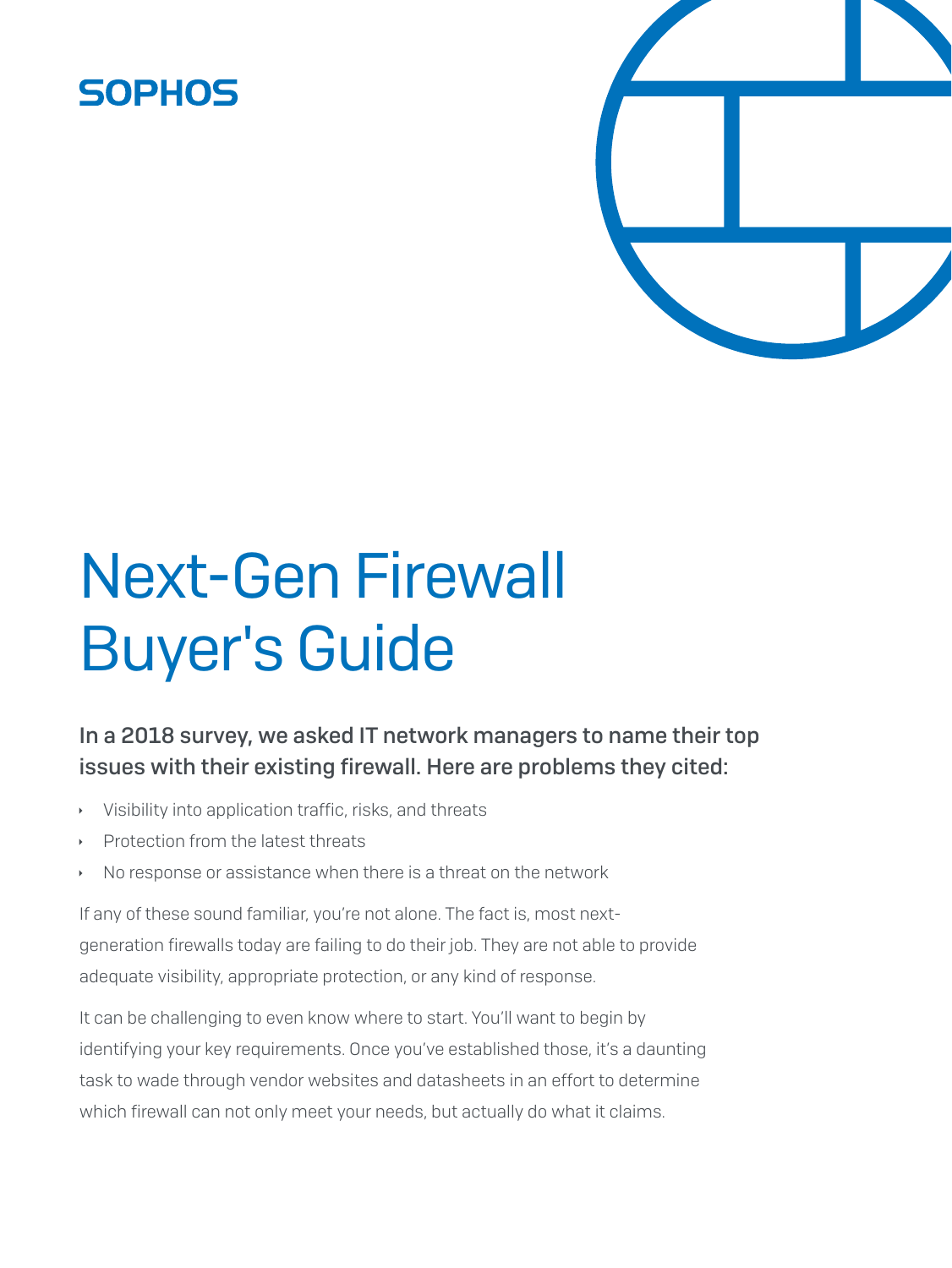## How to use this guide

This buyers guide is designed to help you choose the right solution for your organization so that you don't end up with firewall buyers remorse. This guide covers all the features and capabilities you should consider when evaluating your next firewall purchase. We've also included a number of important questions to ask your IT partner or vendor to determine if their product will meet your needs. And on the last page, we've added a convenient time-saving chart that can help you create a shortlist of suitable firewall vendors.

#### Next-generation firewall awareness and control

Next-gen firewalls have long promised to deliver visibility into application traffic and user activity on the network, but today, most are failing at this basic task. The problem lies with the old-school signature-based application identification technology used by all modern firewalls. It is no longer effective at identifying encrypted, evasive, or custom apps, or even those apps masquerading as web browsers using generic HTTP and HTTPS. As a result, applications such as peer-topeer, VPN tunneling clients, and games are going completely undetected on most networks. New techniques and technologies are required that solve this problem.

There are four key technologies your firewall must include to provide adequate next-generation user awareness and control:

Application Control - Application control enables you to prioritize missioncritical application traffic while blocking or limiting unwanted traffic. Most nextgen firewalls fail to provide adequate application visibility and control due to limitations with signature-based application identification. Make sure your next firewall uses different and innovative techniques to address this problem and reveal the hundreds of apps that are likely going unidentified on your network.

Web Control - URL filtering policies are important for compliance to ensure a safe environment for all your users, especially if you're in education. While this has become a staple of nearly every firewall, there are important differences in the ease with which sophisticated user- and group-based policies can be implemented and maintained on a daily basis. Make sure your next firewall offers a simple yet flexible set of policy tools to make day-to-day maintenance of this important area easy and less time consuming.

Risk Visibility – Insights into your riskiest users and applications are critical to ensuring proper policies are enforced before there's a serious incident. Make certain your next firewall provides a risk assessment report for users that correlates their network activity to identify your riskiest users. Also, look for clear indicators of suspicious cloud application usage, shadow IT, risky downloads, objectionable websites, and the presence of threats.

**HTTPS Scanning** – With most internet traffic now encrypted, compliance enforcement is challenging unless you have adequate HTTPS scanning. Since HTTPS scanning can be invasive and disruptive, make sure your next firewall includes selective scanning and easy solutions for managing exceptions.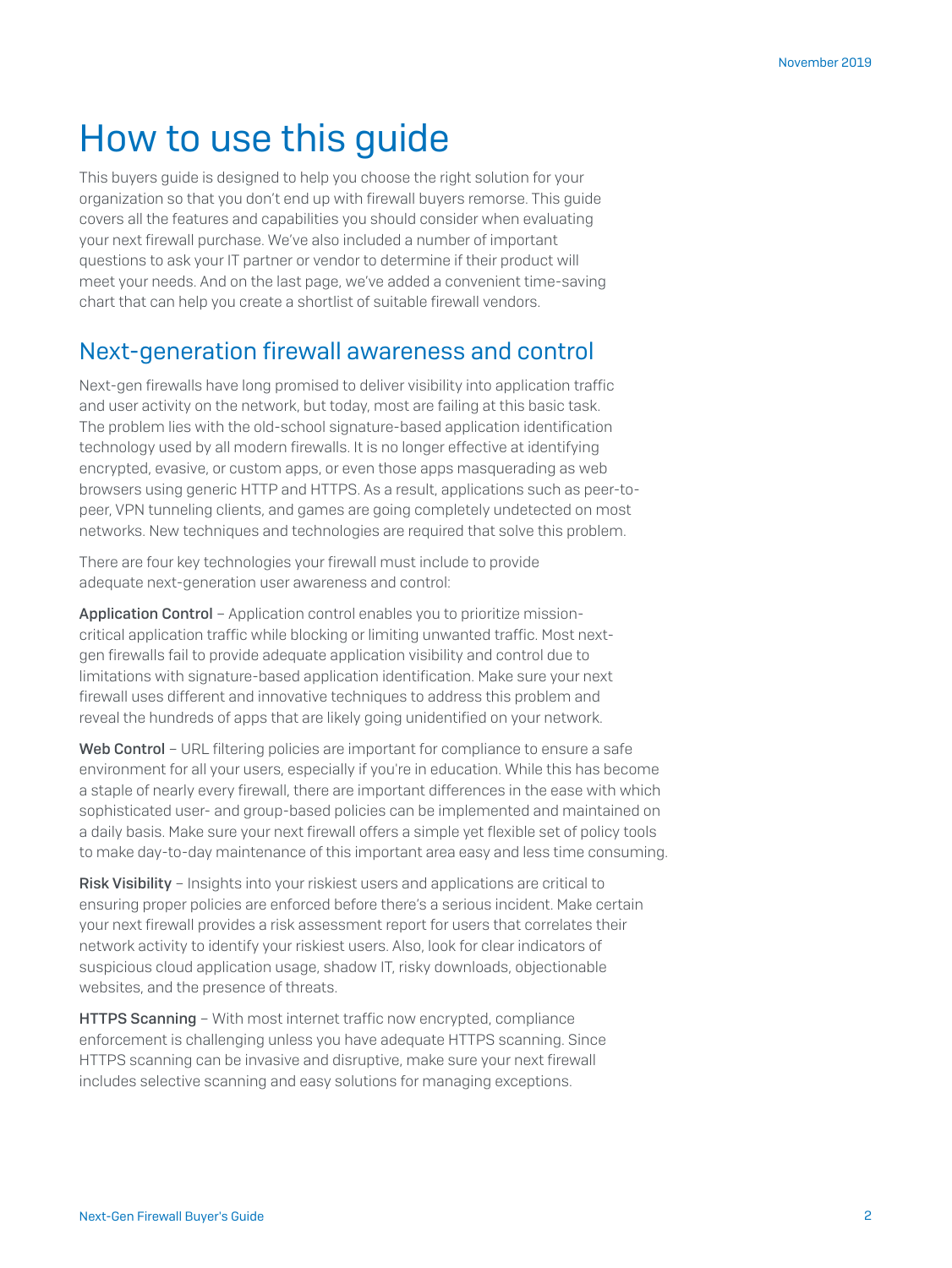| <b>Capability to look for</b>      | <b>Description</b>                                                                                                                                                                                                                                                                                                                                                                                                                                                                                                                                                                         | <b>Questions to ask your vendor</b>                                                                                                                                                                                                                                                                                                                                                                                                                                                                                                                                                                                                  |
|------------------------------------|--------------------------------------------------------------------------------------------------------------------------------------------------------------------------------------------------------------------------------------------------------------------------------------------------------------------------------------------------------------------------------------------------------------------------------------------------------------------------------------------------------------------------------------------------------------------------------------------|--------------------------------------------------------------------------------------------------------------------------------------------------------------------------------------------------------------------------------------------------------------------------------------------------------------------------------------------------------------------------------------------------------------------------------------------------------------------------------------------------------------------------------------------------------------------------------------------------------------------------------------|
| Application Visibility and Control | When you have visibility into the applications<br>being used, you're able to make educated<br>decisions about what to allow, what to<br>prioritize, and what to block, so your<br>bandwidth is used to best effect and you<br>don't waste time blocking applications<br>that aren't a problem. If you look into the<br>reports from most firewalls, the majority of<br>network traffic will show as 'unclassified'<br>or 'general internet,' as there are many<br>apps which are custom, obscure, evasive,<br>or simply using generic HTTP or HTTPS<br>and therefore, remain unidentified. | ▶ Does your firewall integrate with the hosts on<br>the network to identify all evasive and unknown<br>applications generating encrypted or HTTP type traffic?<br>Can you provide a sample firewall report<br>showing what traffic is actually identified?<br>• Does your app control provide per-user and<br>group-level visibility and policy enforcement?<br>▶ Does it provide application control by category,<br>risk level, technology, or characteristics<br>(such as misuse, low productivity)?                                                                                                                              |
| Web and App Traffic Shaping        | Enhanced traffic shaping (QoS) options<br>by web category or application to limit or<br>guarantee upload/download or total traffic<br>priority and bitrate individually or shared.                                                                                                                                                                                                                                                                                                                                                                                                         | Does your solution enable traffic shaping or QoS<br>based on app, category, user, group, or rule?                                                                                                                                                                                                                                                                                                                                                                                                                                                                                                                                    |
| <b>URL Filtering</b>               | Controls web usage to prevent non-<br>compliant surfing and keep inappropriate<br>content and malware off the network.                                                                                                                                                                                                                                                                                                                                                                                                                                                                     | Does your firewall contain an inheritance-based<br>web gateway policy engine? For example, if you<br>need to do something just a little different for a user,<br>do you need to create a whole new web policy, or<br>can you define just what you want to do differently,<br>and let it inherit the rest? Are there pre-configured<br>policies for workplaces, CIPA compliance, etc.?<br>▶ Beyond blocking, can it also warn about potentially<br>inappropriate websites allowing the user to proceed?<br>Does your firewall include web keyword<br>monitoring and can I upload my own lists,<br>as relevant to my sector or region? |
| <b>Web Compliance Features</b>     | Ensures compliance and identifies<br>risky behavior when browsing,<br>searching or using Google Apps.                                                                                                                                                                                                                                                                                                                                                                                                                                                                                      | Can your web control solution enforce<br>our Google Apps domain?<br>Does it enforce SafeSearch and YouTube<br>restrictions on a user or group policy basis?<br>Can it enforce additional image filtering such as<br>only those with a Creative Commons license?<br>Can it identify potentially problematic behavior related<br>to bullying, self-harm, or radicalization based on<br>dynamic content filtering and keyword monitoring?<br>Does it allow staff members such as teachers to set<br>up temporary policy exceptions for users or groups?                                                                                 |
| <b>User Risk Assessment</b>        | Provides an overview of riskiest users based<br>on their network activity and recent history.                                                                                                                                                                                                                                                                                                                                                                                                                                                                                              | Does your firewall provide insights into high-risk users<br>based on their recent network behavior and activity?<br>> Is there a widget on the dashboard?<br>> Is there a full, detailed report?                                                                                                                                                                                                                                                                                                                                                                                                                                     |
| <b>Application Risk Assessment</b> | Provides an overall risk metric for<br>your organization's network.                                                                                                                                                                                                                                                                                                                                                                                                                                                                                                                        | Does your firewall provide an overall<br>application risk assessment?<br>> Is there detailed historical reporting<br>on application usage?                                                                                                                                                                                                                                                                                                                                                                                                                                                                                           |
| <b>HTTPS Scanning</b>              | Provides visibility into encrypted web<br>traffic to ensure compliance.                                                                                                                                                                                                                                                                                                                                                                                                                                                                                                                    | Does your firewall offer HTTPS man-<br>in-the-middle decryption?<br>Does it offer exceptions handling options?<br>Does it block unrecognized SSL /<br>TLS protocols and invalid certs?                                                                                                                                                                                                                                                                                                                                                                                                                                               |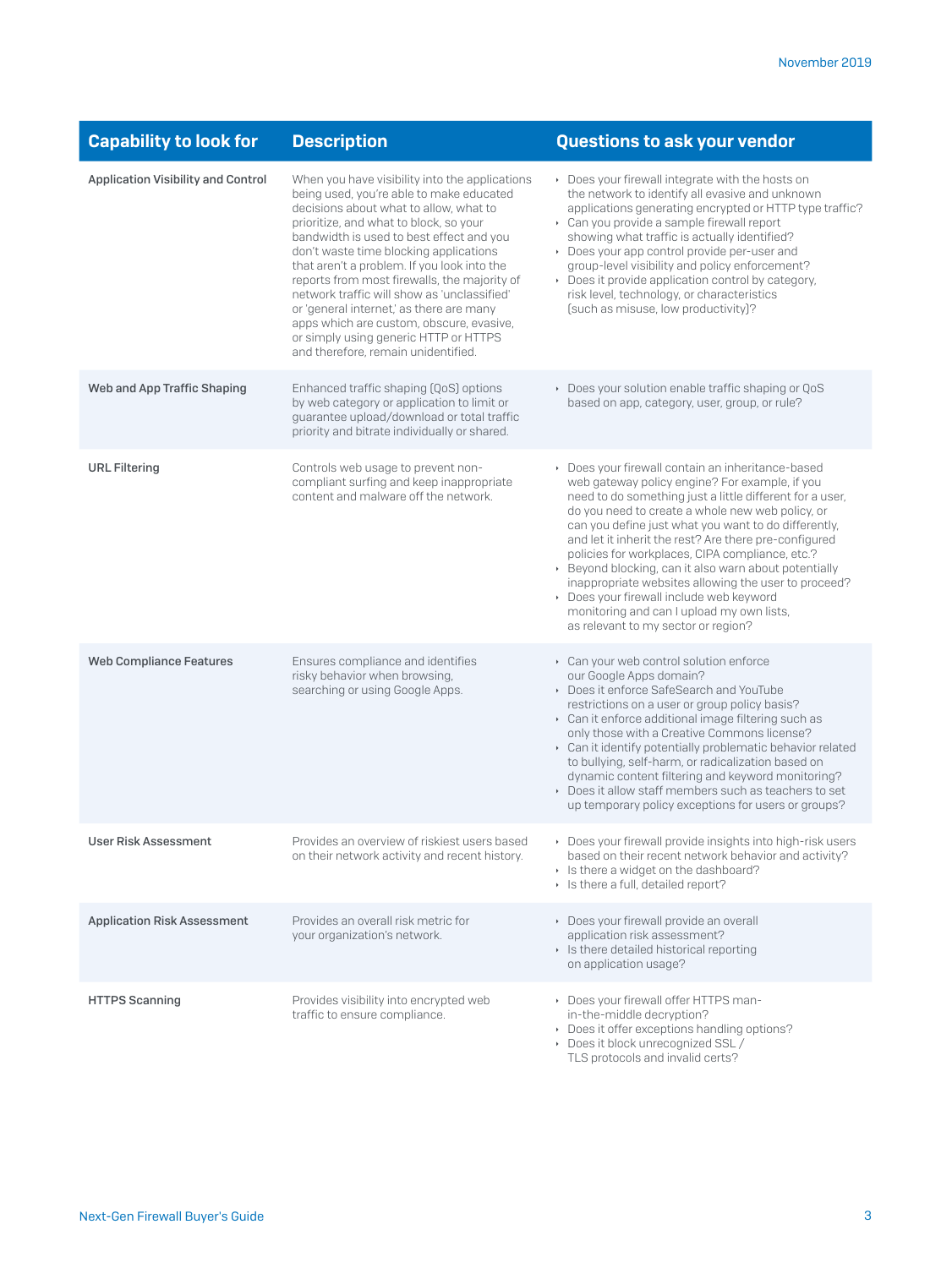#### The importance of a layered threat defense

Cybercriminals are continually changing their attack methods to avoid detection. These days, nearly every malware instance is a new zero-day variant that hasn't been seen before and is more sophisticated, stealthy, and targeted than the one that came before it. This makes traditional signature-based detection obsolete. You need a multi-layered defense across multiple vectors, each using behavioral analysis, deep learning, and other next-gen techniques to provide adequate protection.

There are seven key technologies your network perimeter requires to provide an adequate defense against modern threats.

Advanced Threat Protection - Advanced threat protection is important to identify bots, APTs, and other threats already operating on your network. Ensure your next firewall has malicious traffic detection, botnet detection, and command and control (C&C) callhome traffic detection. The firewall should use a collaborative approach that combines IPS, DNS, and web telemetry to identify call-home traffic and it should also integrate and interact with hosts on the network to understand their health and state of compromise.

Identify and Isolate Compromised Systems - To prevent data loss and the spread of infections, and to accelerate remediation, your firewall should immediately identify not only the infected host, but also the user and process in the event of an incident. Ideally, it should also automatically block or isolate compromised systems until they can be investigated and cleaned.

Intrusion Prevention - Intrusion prevention systems (IPS) can detect hackers attempting to breach your network resources. Ensure your firewall has a next-gen IPS that's capable of identifying advanced attack patterns on your network traffic to detect hacking attempts and malware moving laterally across your network segments. Also consider a solution that offers the capability to block entire GeoIP ranges for regions of the world you don't do business with to further reduce your surface area of attack.

Sandboxing - Sandboxing can easily catch the latest evasive malware and advanced threats like ransomware and botnet malware before it makes its way onto your computers. Ensure your firewall offers advanced sandboxing with the latest technologies like deep learning, exploit detection, ransomware detection, analysis of behavior, network activity, and memory utilization.

Web Protection - Effective web protection can prevent the latest web threats such as cryptojacking and botnet-recruiting malware from getting onto your network in the first place. Ensure your firewall has dual antivirus engines and behavioralbased web protection that can actually emulate or simulate JavaScript code in web content to determine intent and behavior before it's passed to the user's browser.

**Email Protection** – Email remains one of the primary entry points for threats and social engineering exploits. Be sure that your next firewall or email filtering solution has top-shelf anti-spam and anti-phishing technology to detect the latest malware lurking in emails and their attachments.

Web Application Firewall - A WAF can protect your servers, devices, and business applications from being hacked. If you manage any servers or business applications in-house that require access to the internet, ensure your firewall offers full WAF protection. A web application firewall should provide a reverse proxy, offload authentication, and should also harden systems from being hacked.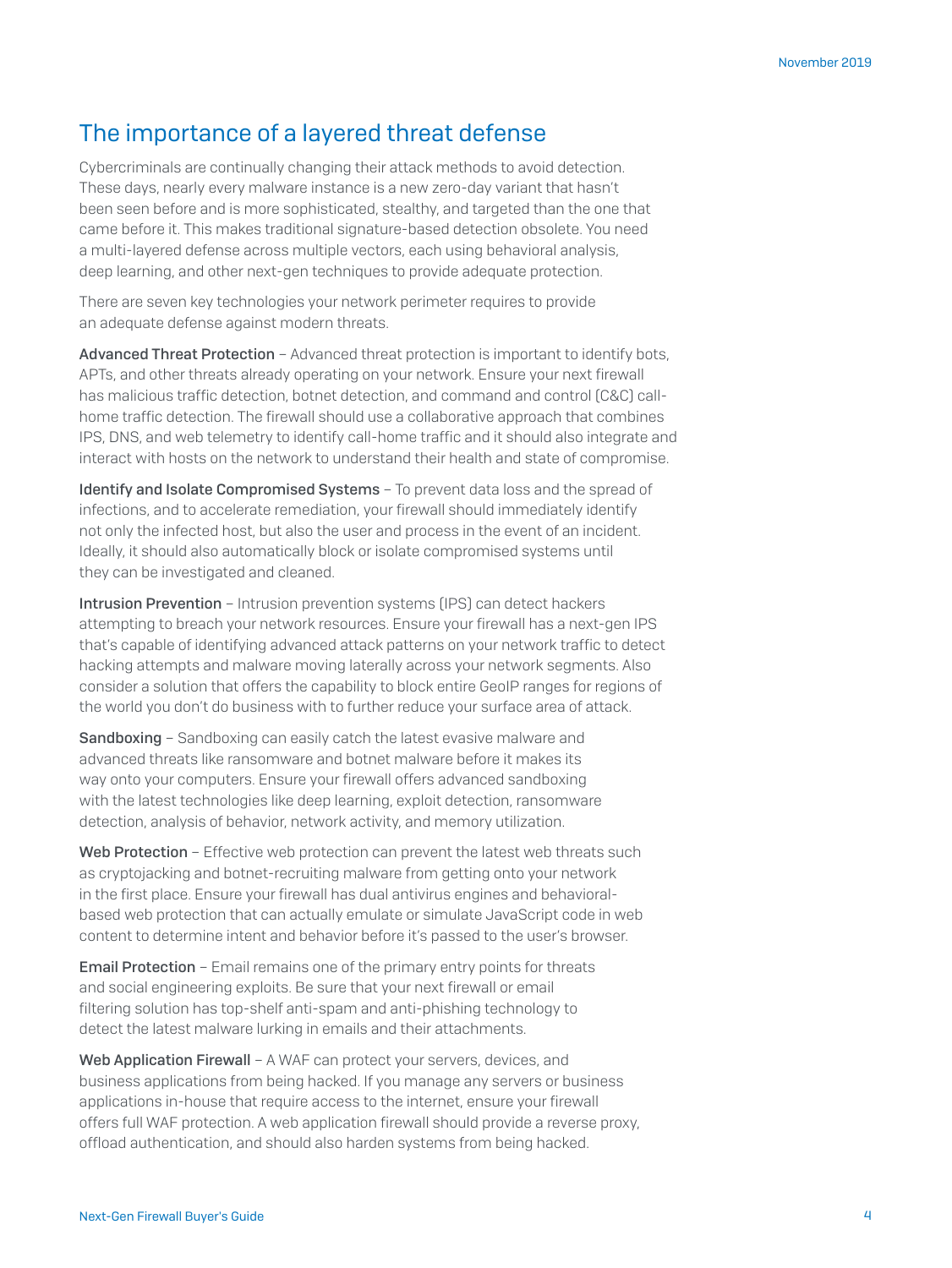| <b>Capability to look for</b>            | <b>Description</b>                                                                                                                                       | <b>Questions to ask your vendor</b>                                                                                                                                                                                                                                                                                                                                     |
|------------------------------------------|----------------------------------------------------------------------------------------------------------------------------------------------------------|-------------------------------------------------------------------------------------------------------------------------------------------------------------------------------------------------------------------------------------------------------------------------------------------------------------------------------------------------------------------------|
| <b>Advanced Threat Protection</b>        | Identifies bots and other advanced<br>threats and malware attempting<br>to call home or communicate with<br>command and control servers.                 | ▶ What level of advanced threat protection<br>does your firewall offer?<br>Does it coordinate information from a variety<br>of sources to detect malicious traffic or<br>is it just a simple botnet database?<br>Does your firewall integrate with hosts on the<br>network to understand if they have any signs of<br>compromise even if there is no network evidence?  |
| <b>Compromised System Detection</b>      | Identifies infected systems on your network.                                                                                                             | Can your firewall pinpoint the exact<br>host, user, and process infected?<br>> Is your firewall aware of the health<br>status of endpoints?<br>Does it provide instant visibility into the<br>health status of your endpoints?                                                                                                                                          |
| <b>Compromised System Isolation</b>      | Use firewall rules to isolate compromised<br>systems until they can be cleaned.                                                                          | Can your firewall automatically isolate infected<br>or potentially compromised systems on the<br>network without user or admin intervention?<br>• Will it automatically restore normal access<br>once the endpoints are cleaned?                                                                                                                                        |
| Sandboxing                               | Protects against zero-day threats by<br>sending potentially harmful files to the<br>cloud sandbox to be detonated and<br>observed in a safe environment. | • Do you need to buy additional hardware<br>to get extra layers of security?<br>• How much time does your solution<br>take to analyze suspected files?<br>▶ What next-gen technologies does your<br>sandbox solution employ to reveal zero-day<br>threats such as the latest ransomware?<br>For example, deep learning, exploit<br>detection, and encryption detection? |
| <b>Web Protection</b>                    | Provides protection from web-<br>based malware, compromised<br>websites, and web downloads.                                                              | • Does your web protection engine offer<br>signatureless behavioral analysis<br>of web code like JavaScript?<br>• Does your web protection offer<br>multiple antivirus engines?<br>Are live updates available?                                                                                                                                                          |
| <b>HTTPS Scanning</b>                    | Provides visibility into encrypted web traffic<br>to protect the network against threats<br>that can be transmitted via HTTPS.                           | Does your firewall offer HTTPS man-<br>in-the-middle decryption?<br>Does it provide exceptions handling options?<br>Does it block unrecognized SSL<br>protocols and invalid certs?                                                                                                                                                                                      |
| <b>Email Anti-Spam and Anti-Phishing</b> | Stops spam, phishing, and other<br>unwanted email from being delivered<br>to employees' inboxes.                                                         | • What are your spam detection<br>and false-positive rates?<br>▶ What techniques do you use to<br>identify spam and phishing?<br>Does your email solution offer domain-<br>based routing and a full MTA mode to<br>store and forward messages?<br>Does it offer a user portal for<br>quarantine management?                                                             |
| <b>Web Application Firewall</b>          | Provides protection for servers and business<br>applications exposed to the internet.                                                                    | Does your firewall include a WAF?<br>Does it provide templates?<br>Does it provide protection from hacks<br>and attacks with form hardening, URL<br>hardening, cookie tamper protection,<br>and cross-site scripting protection?<br>• Does it provide a reverse proxy with<br>authentication offloading?                                                                |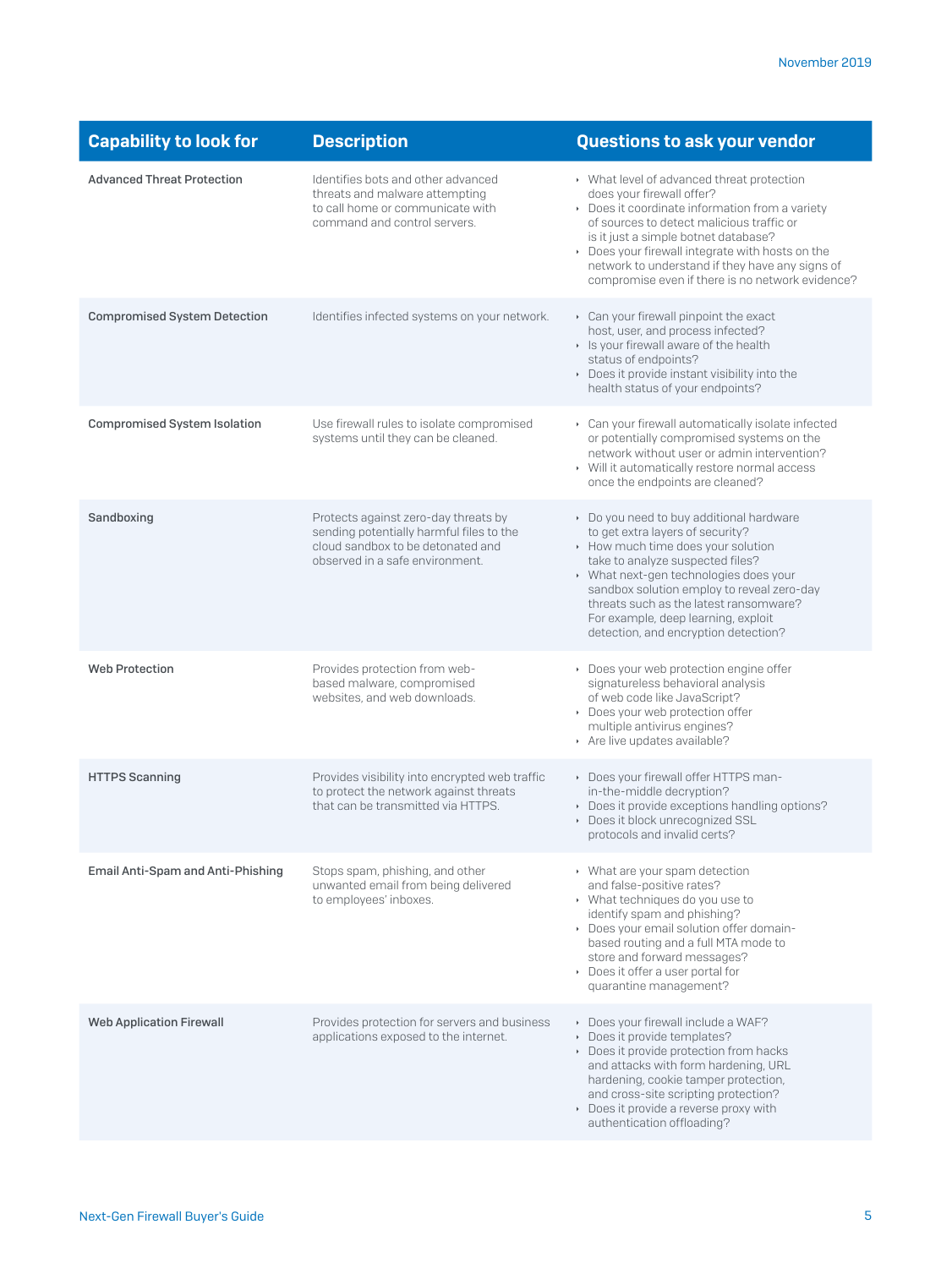# Comparing firewall solutions

When comparing firewall solutions, there are a number of other factors you should consider alongside security and control features.

#### SD-WAN, VPN and wireless connectivity

SD-WAN capabilities are increasingly important considerations when purchasing a new firewall. Make sure your firewall supports multiple WAN links including options for prioritization, routing, and failover. Using a firewall solution with integrated SD-WAN will enable you to connect remote sites, deliver applications, and share data for a lot less than the price of MPLS.

Site-to-site and remote access VPN are critical components of any firewall solution. Make sure your next firewall includes all the standards-based VPN connectivity you need and see what other options are offered for connecting users to internal resources and securing your remote locations. Make sure these other options are lightweight and dead simple to use.

Wireless has become a staple in every network, so consider a firewall that integrates a full-featured wireless controller with support for a wide range of highperformance wireless access points to meet your wireless networking needs.

#### Deployment options

When selecting your next firewall solution, make sure it fits your business, and not the other way around. Consider not only your current topology and infrastructure, but also where you might be next year or a few years from now. Be sure to select a firewall that offers a flexible choice of deployment options including both on-premises and in the cloud, with management tools to match. If you have several small remote locations, consider technologies such as SD-WAN to securely connect those sites into your network simply and affordably.

#### **Performance**

It's important to consider your network performance needs not only today, but also down the road as the demands on your network grow. Users all have multiple devices, and an increasing number of services are moving to the cloud, putting unprecedented demands on network bandwidth and firewall throughput.

Choose a solution that allows you to scale easily, and adapt to your changing needs with features like high availability and multiple WAN link balancing for redundancy or performance. Also, look at firewalls with performanceenhancing technologies like FastPath packet optimization that puts known traffic on the fast path through the firewall stack to accelerate performance.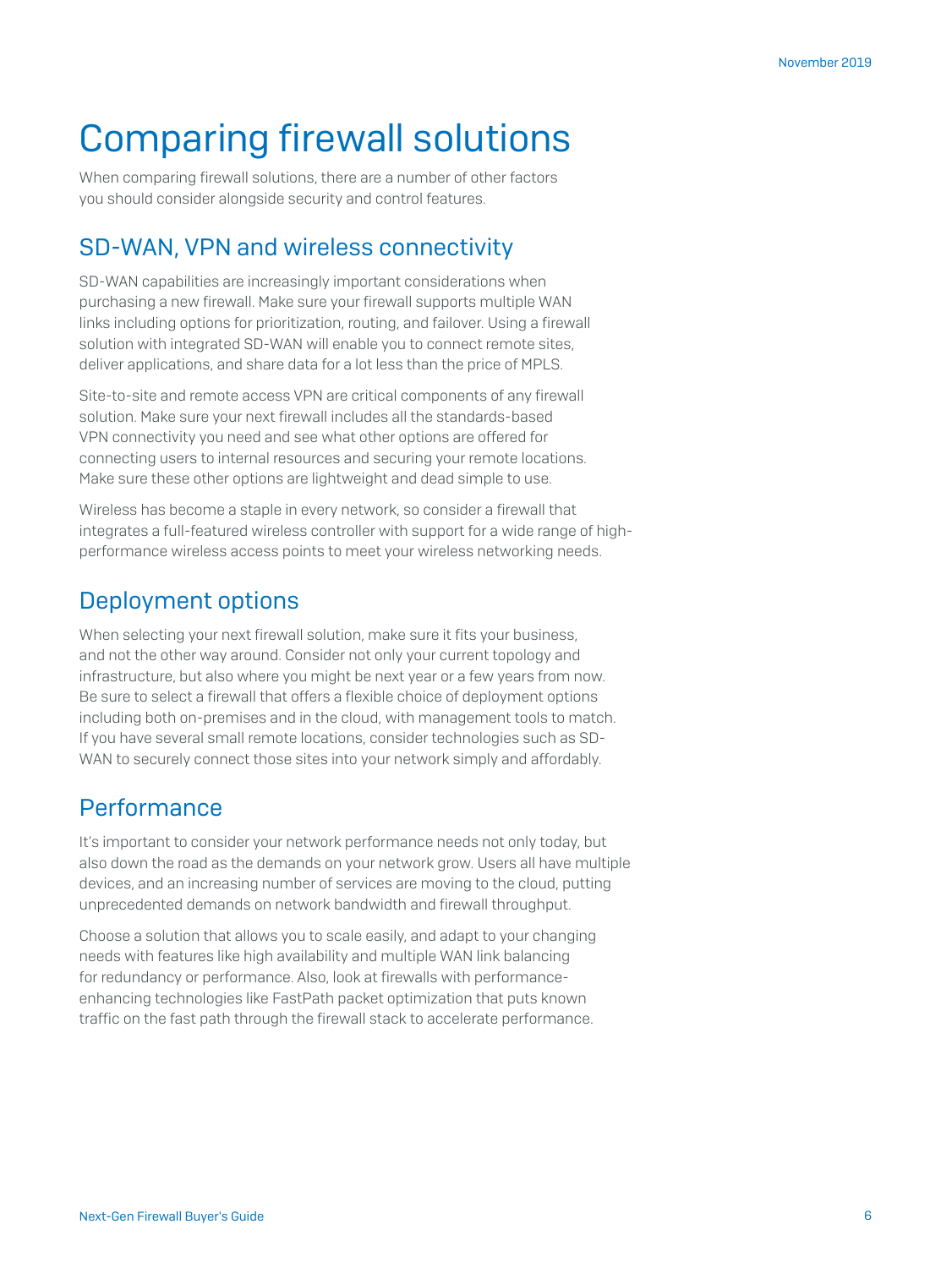#### Integration with other IT security solutions

Integrating your IT security solutions including your firewall and endpoints can provide significant benefits, such as coordinated protection, immediate identification of infected systems on your network, enhanced app control capabilities, and an automated response by isolating infected systems until they can be cleaned. While this is a relatively new way of synchronizing security, it has been extremely effective and is quickly becoming a key requirement for many organizations. Consider a vendor that has leading technology in both firewalls and other IT security areas such as endpoint, server, encryption, and mobile protection, enabling them to work better together in a coordinated and synchronized fashion.

#### Reporting and alerting

As outlined at the beginning of this document, visibility and insight into network activity is one of the top complaints with firewalls today. Make sure this isn't one of your problems by selecting a firewall that includes rich historical reporting with the flexibility to add centralized reporting across all your firewalls if you need it. And be sure to check the level of insights the firewall provides on the dashboard and throughout important areas of the firewall. Don't let your firewall make you go digging for the information you need.

#### Ease-of-use

Configuring and maintaining your firewall can range from easy to infuriating. You don't have to be one of the many who struggle to figure out how to set up your firewall properly because your vendor made it too complex. Find a solution that thinks the way you do from a vendor that is focused on making your day-to-day management as streamlined and easy as possible.

Another time-saving feature that's often overlooked is making sure your users can help themselves. Look for a firewall that offers a secure self-service portal for users to download VPN clients and manage their email quarantine.

#### Side-by-side comparison

Use our product comparison checklist on the next page to see which solutions make your shortlist. Once you find some that meet your criteria, try them and price them out.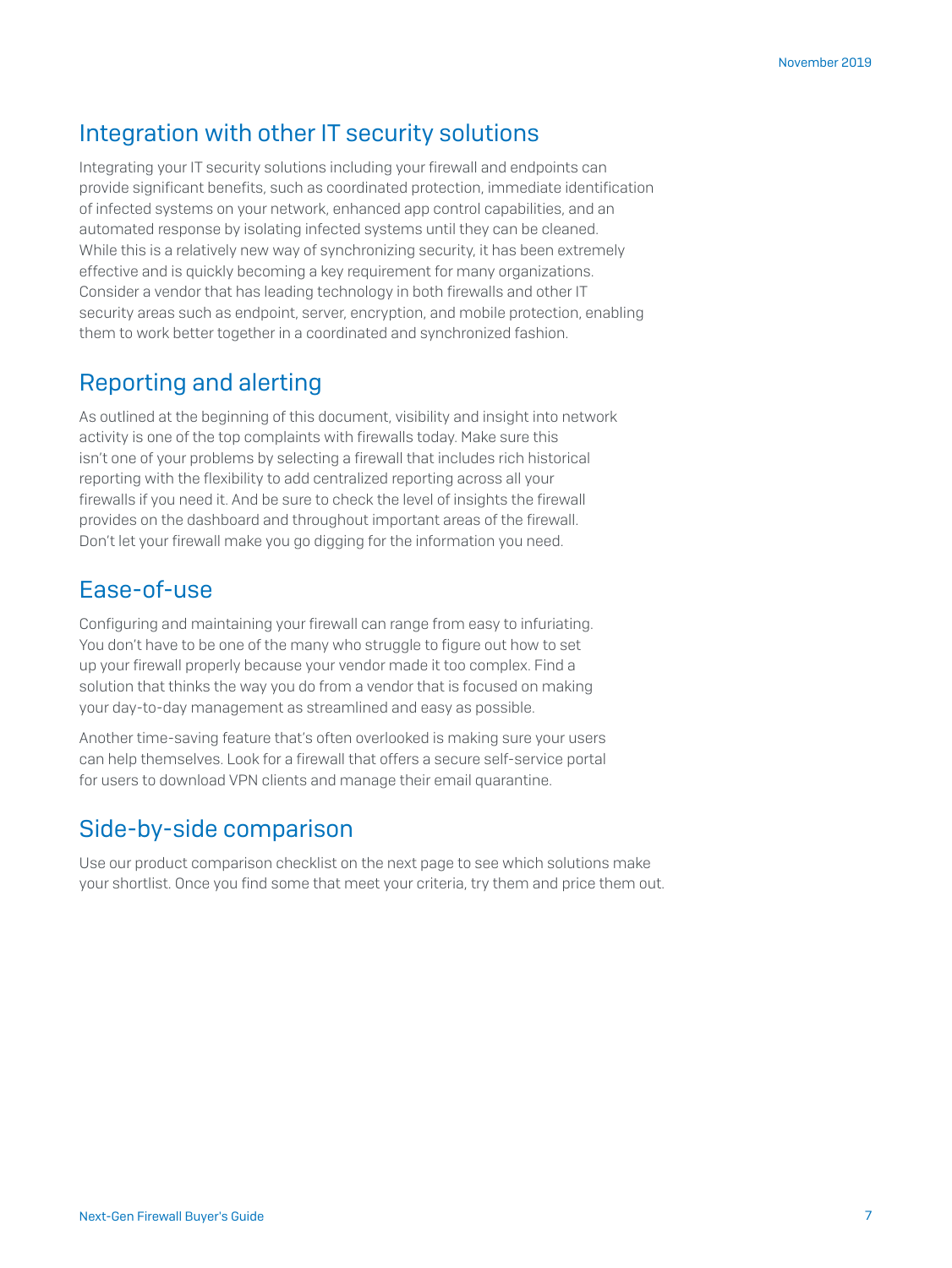# Product comparison checklist

After using the previous sections to identify your minimum requirements, use this table to evaluate different solutions to determine which meet your shortlist for evaluation. Of course, you can also add any additional requirements you may have to meet the specific needs of your organization.

|                                                          | <b>Sophos XG</b> | <b>Cisco</b><br><b>Meraki</b> | <b>Fortinet</b><br><b>FortiGate</b> | <b>SonicWall</b><br><b>NSa</b> | <b>WatchGuard</b><br><b>Firebox</b> |
|----------------------------------------------------------|------------------|-------------------------------|-------------------------------------|--------------------------------|-------------------------------------|
| NEXT-GEN FIREWALL FEATURES                               |                  |                               |                                     |                                |                                     |
| Firewall Rule and Web Policy Test Simulator              | ✓                |                               | $\checkmark$                        |                                |                                     |
| <b>Dual Antivirus Engines</b>                            | $\checkmark$     |                               |                                     |                                |                                     |
| FastPath Packet Optimization                             | ✓                |                               | $\checkmark$                        |                                |                                     |
| Intrusion Protection System                              | $\checkmark$     | $\checkmark$                  | $\checkmark$                        | $\checkmark$                   |                                     |
| <b>Application Control</b>                               | $\checkmark$     | Partial                       | $\checkmark$                        | $\checkmark$                   |                                     |
| Synchronized App Control (using<br>Endpoint telemetry)   | $\checkmark$     |                               |                                     |                                |                                     |
| Shadow IT Cloud App Visibility                           | ✓                |                               | $\checkmark$                        | $\checkmark$                   |                                     |
| <b>Block Potentially Unwanted</b><br>Applications (PUAs) | $\checkmark$     |                               | $\checkmark$                        | $\checkmark$                   |                                     |
| Web Protection and Control                               | ✓                | $\checkmark$                  | ✓                                   | $\checkmark$                   |                                     |
| Web Keyword Monitoring and Enforcement                   | $\checkmark$     |                               | $\checkmark$                        | $\checkmark$                   |                                     |
| User and App Risk Visibility (UTQ)                       | ✓                |                               | Partial                             |                                |                                     |
| Filtering of HTTPS Data                                  | $\checkmark$     | $\checkmark$                  | $\checkmark$                        | $\checkmark$                   | $\checkmark$                        |
| ADVANCED THREAT PROTECTION                               |                  |                               |                                     |                                |                                     |
| <b>Advanced Threat Protection</b>                        | $\checkmark$     | $\checkmark$                  | $\checkmark$                        | $\checkmark$                   | $\checkmark$                        |
| Compromised System Detection                             | $\checkmark$     |                               | $+1$ Box $*$                        |                                |                                     |
| Compromised System Isolation                             |                  |                               | $+1$ Box $*$                        |                                |                                     |
| <b>Lateral Movement Protection</b>                       |                  |                               |                                     |                                |                                     |
| Sandboxing                                               | ✓                | $\checkmark$                  | $\checkmark$                        | $\checkmark$                   | $\checkmark$                        |
| <b>SERVER AND EMAIL PROTECTION</b>                       |                  |                               |                                     |                                |                                     |
| Full-Featured WAF                                        | ✓                |                               | $+1$ Box $*$                        | $+1$ Box $*$                   |                                     |
| Complete Email: Antivirus,<br>Anti-Spam, Encryption, DLP | ✓                |                               | $+1$ Box $*$                        | $+1$ Box $*$                   |                                     |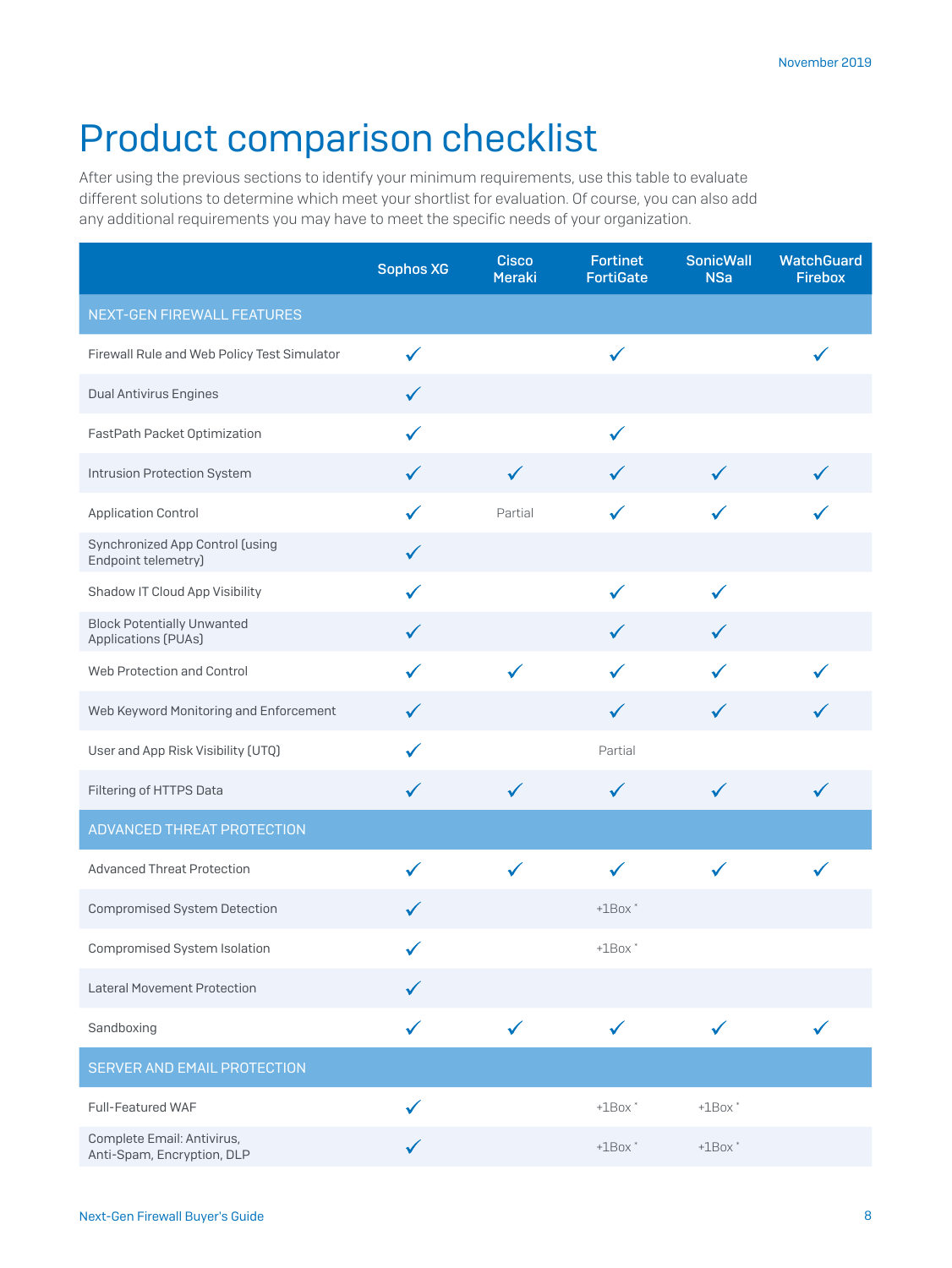|                                                  | <b>Sophos XG</b> | <b>Cisco</b><br><b>Meraki</b> | <b>Fortinet</b><br><b>FortiGate</b> | <b>SonicWall</b><br><b>NSa</b> | <b>WatchGuard</b><br><b>Firebox</b> |
|--------------------------------------------------|------------------|-------------------------------|-------------------------------------|--------------------------------|-------------------------------------|
| CONNECTING USERS/REMOTE OFFICES                  |                  |                               |                                     |                                |                                     |
| <b>IPSec and SSL VPN</b>                         |                  | No SSL VPN                    |                                     |                                |                                     |
| <b>HTML5 VPN Portal</b>                          |                  |                               |                                     |                                |                                     |
| <b>Wireless Mesh Networks</b>                    |                  |                               |                                     |                                |                                     |
| Plug and Protect Remote<br>Office Security (RED) |                  |                               |                                     |                                |                                     |
| SD-WAN                                           |                  |                               |                                     |                                |                                     |

| <b>EASE OF DEPLOYMENT AND USE</b>                             |              |              |              |              |
|---------------------------------------------------------------|--------------|--------------|--------------|--------------|
| Flexible Deployment (HW,SW,VM,laaS)                           | HW Only      | No SW        | No SW        | No SW        |
| Integrates with Other IT Security<br>Products (e.g. Endpoint) |              |              |              |              |
| Synchronized Security in Discover<br>(TAP) Mode Deployments   |              |              |              |              |
| <b>Full Historical Reporting</b>                              |              | $+1$ Box $*$ | $+1$ Box $*$ | $+1$ Box $*$ |
| Free Central Management                                       |              | Partial      |              |              |
| <b>Central Management for Partners</b>                        | $\checkmark$ |              |              |              |
| User Self-Serve Portal                                        |              |              |              |              |